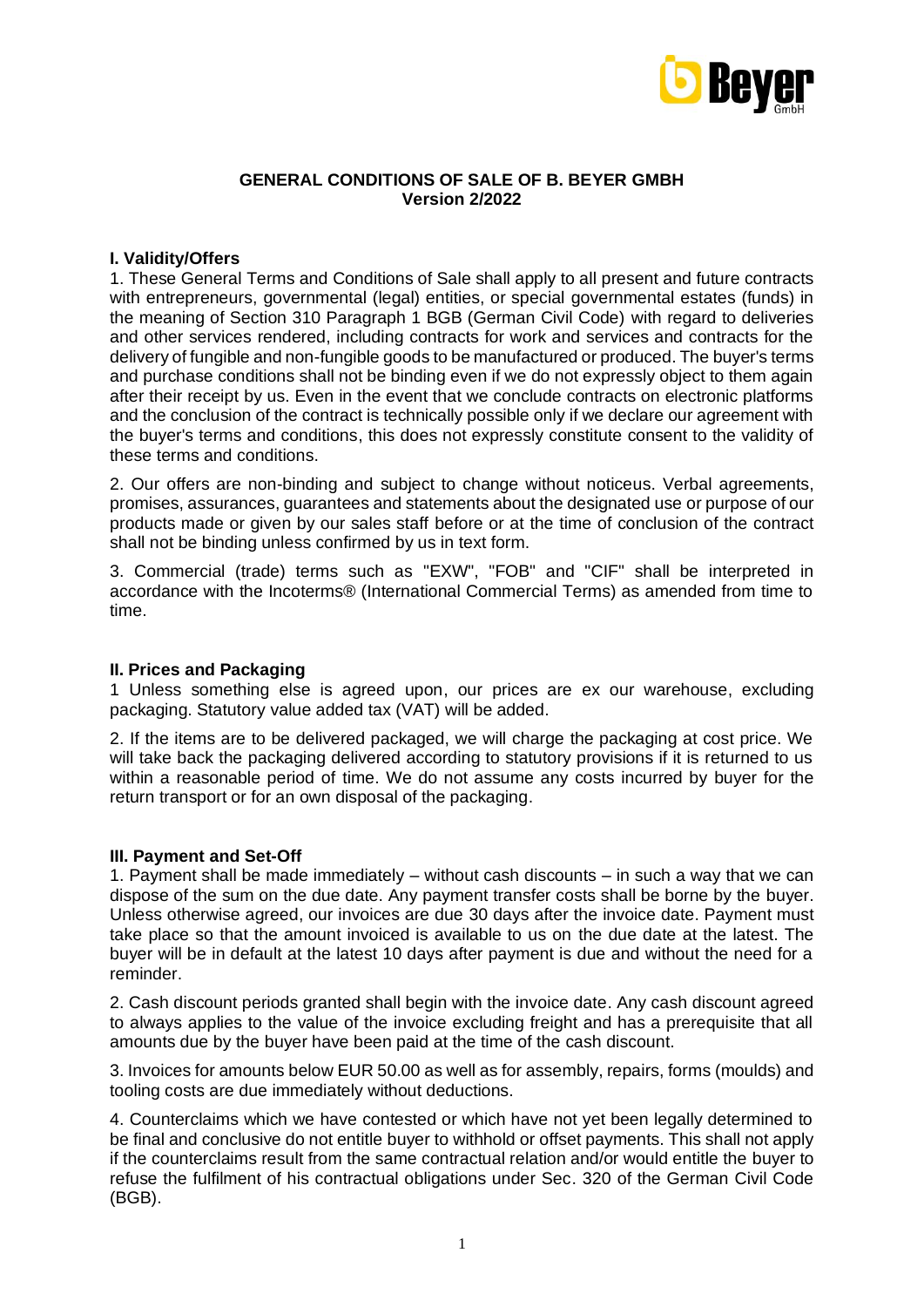

5. If the payment deadline is exceeded, at the latest by default, we are authorized to charge interest at the level of the appropriate bank rate for overdraft credits, at a minimum, however, at the statutory default interest. Additionally, we charge a default allowance of EUR 40.00. A claim for further damages due to this delay remains reserved.

6. If, after conclusion of the contract, it becomes apparent that our claim for payment is endangered by the buyer's lack of ability to pay or if the buyer is in default of payment with a considerable amount, or if other circumstances arise which indicate a significant deterioration in the buyer's ability to perform, we are entitled to refrain from any further performance and exercise the rights of Sec. 321 of the German Civil Code (BGB). This also applies insofar as our obligation to perform is not yet due. We shall then also be entitled to demand payment of all claims not yet due from the current business relationship with the buyer. A lack of ability to pay on the part of the buyer is also deemed to exist if the buyer is at least three weeks in arrears with a substantial amount (from 10 % of the receivables due), furthermore the substantial downgrading of the limit existing for him with our trade credit insurance.

### **IV. Delivery Deadlines**

1. Delivery deadlines and dates are considered to have been met when the goods have left our plant by the time due. If and in so far the goods fail to be despatched at the agreed time for reasons not attributable to us, the agreed delivery time shall be considered to have been met at the day on which the goods are notified to be ready for dispatch.

2. Our commitment to deliver is subject to our correct, timely and contractual self-delivery and, in the case of imported material, additionally under provision of receipt of monitoring documents and import licenses, unless we are responsible for the incorrect or delayed selfdelivery.

3. Events of force majeure entitle us to postpone the deliveries for the period of the hold-up and an appropriate start-up time. This also applies if such events occur during a present default. Force majeure is the equivalent of monetary or trade measures or other acts of sovereignty, strikes, lockouts, operational disruptions (breakdowns) not caused by us, pandemics and their effects, obstruction of transport routes, delays in clearing the goods for import and in customs clearance as well as of all other circumstances, that essentially impede or render the deliveries and performances impossible, without being caused by us. In this context, it is irrelevant whether the circumstances occur at our place, the delivering plant or at another upstream supplier. If performance becomes unacceptable for one of the parties due to the aforementioned events, this party shall be able to withdraw from the contract by instant declaration in text form.

#### **V. Retention of Title**

1. All goods delivered by us remain our property (Reserved Property) until all claims arising from our business contacts have been settled, regardless of the origin of the claims and including future or conditional claims (current account reservation). The current account reservation is not applicable in in prepayment or delivery vs payment cases. In this case, the delivered goods remain our property until the purchase price for these goods has been paid in full.

2. With regard to processing or manufacturing of the reserved property, we shall be deemed to be manufacturer within the meaning of Section 950 BGB (German Civil Code) without obligating us in any way. The processed or manufactured goods shall be regarded as reserved property within the meaning of clause V/1 of these conditions. When the buyer processes, combines or mixes the reserved goods with other goods, we retain co-ownership in the new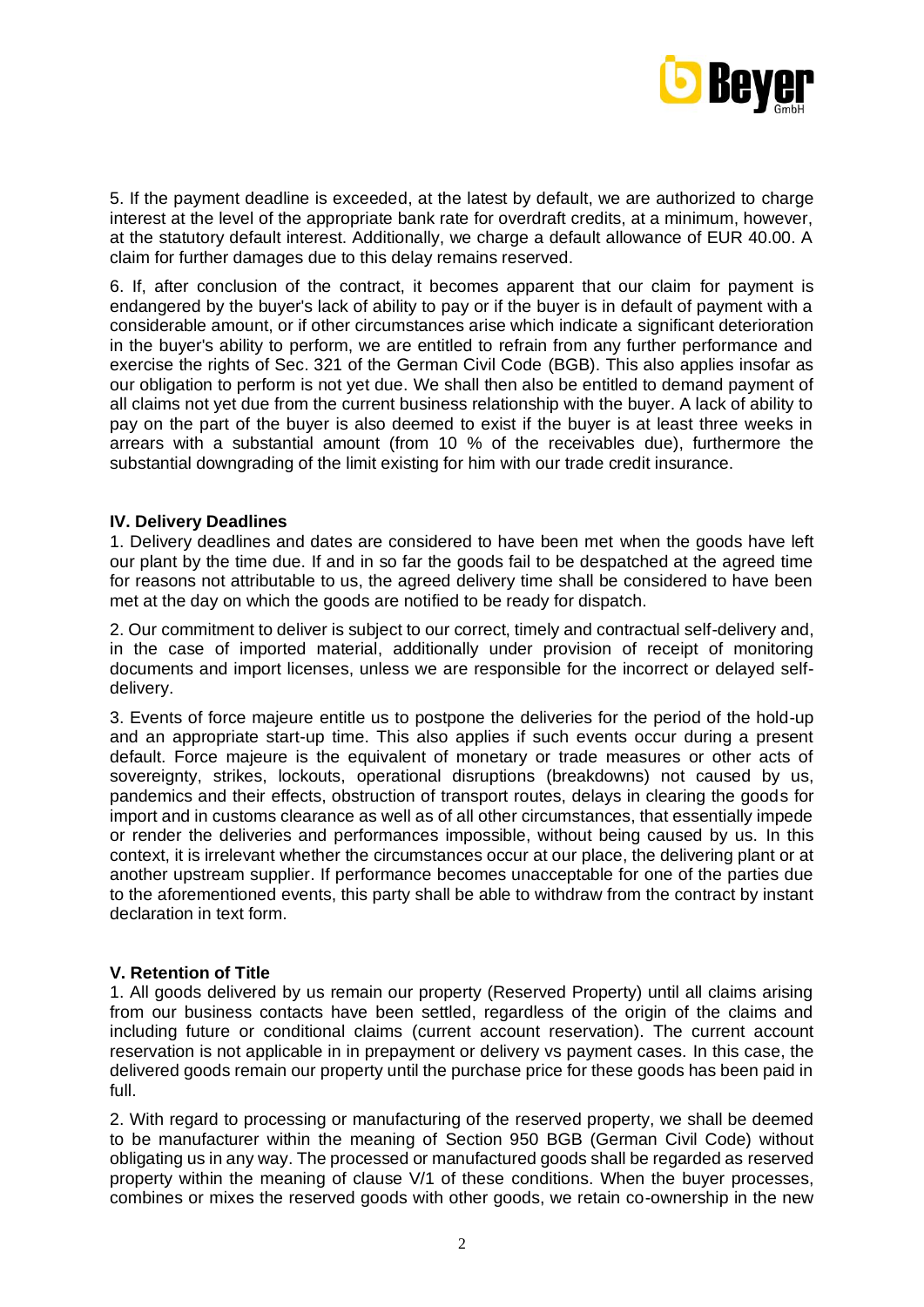

product in the relation of the invoice value of the reserved goods to the invoice value of the other goods produced. If our property disappears due to combination or mixture, the buyer transfers to us already his property rights in the new goods or items in relationship to the invoice value of the reserved goods and will retain them for us without cost. The resulting co-ownership counts as reserved property in the meaning of clause V/1 of these conditions.

3. The buyer may only re-sell the reserved property in his normal (ordinary) business relations and to normal business conditions as long as he is not in arrears and only on the condition that the claims from the related sale are transferred to us according to clauses V/4 to V/6 of these conditions. He is not authorized to use the reserved property for any other purpose.

4. The buyer hereby assigns to us any claims resulting from the resale of the reserved property. We hereby accept the assignment. Such claims shall serve as our security to the same extent as the reserved property itself. If the reserved property is resold by the buyer together with other goods not purchased from us, then any receivables resulting from such resale shall be assigned to us in the ratio of the invoiced value of the other goods sold by the buyer. In the case of resale of goods in which we have co-ownership rights pursuant to clause V/2 of these conditions, the assignment shall be limited to the part which corresponds to our co-ownership rights.

5. The buyer shall be entitled to collect any receivables resulting from the resale of the reserved property. This right shall expire if withdrawn by us, at the latest if the buyer defaults in payment; fails to honour a bill of exchange, or files for bankruptcy. We shall exert our right of revocation only if and in so far as it becomes evident after the conclusion of the contract that payment resulting from this contract or from other contracts is jeopardised by the lack of buyer's ability to pay. In addition, when buyer defaults in payment we are entitled, after expiration of an appropriate extension period, to take back the goods delivered and to request that they not be sold or processed. This taking back shall not constitute a withdrawal from the contract. At our request, the buyer is obliged to inform his customers immediately of the assignment to us and to provide us with the documents required for collection.

6. The buyer must notify us immediately about any seizure or other adverse actions on the part of third parties.

7. Should the total invoiced value of our collateral exceed the amount of the secured receivables including additional claims for interest, costs etc. by more than 50 %, we shall release pro tanto collateral at our discretion at the request of the buyer.

# **VI. Carrying out Deliveries**

1. When the goods are handed over to a forwarding agent or a carrier, at the latest, however, when the goods leave the warehouse or  $-$  in the case of drop shipments  $-$  the supplying plant, the risk is transferred to the buyer in all cases, even those which are prepaid or free house deliveries. The buyer must bear the responsibilities and costs of unloading. We shall obtain insurance only at the instruction of and at the expense of the buyer.

2. We are permitted to make partial deliveries to a reasonable extent. With goods we produce, deliveries are permitted which are up to 10 % more or less than the quantity ordered.

3. In the case of call-off orders, we are permitted to manufacture or have the total quantity produced at one time / in one go. Any changes desired cannot be considered after the order has been given unless this has been specifically agreed to. Unless there is a firm agreement, call up times and quantities can only take place according to our supply or manufacturing capabilities. Should the goods not be called according to the contract, after a reasonable additional period of time we are authorized to invoice them as having been delivered.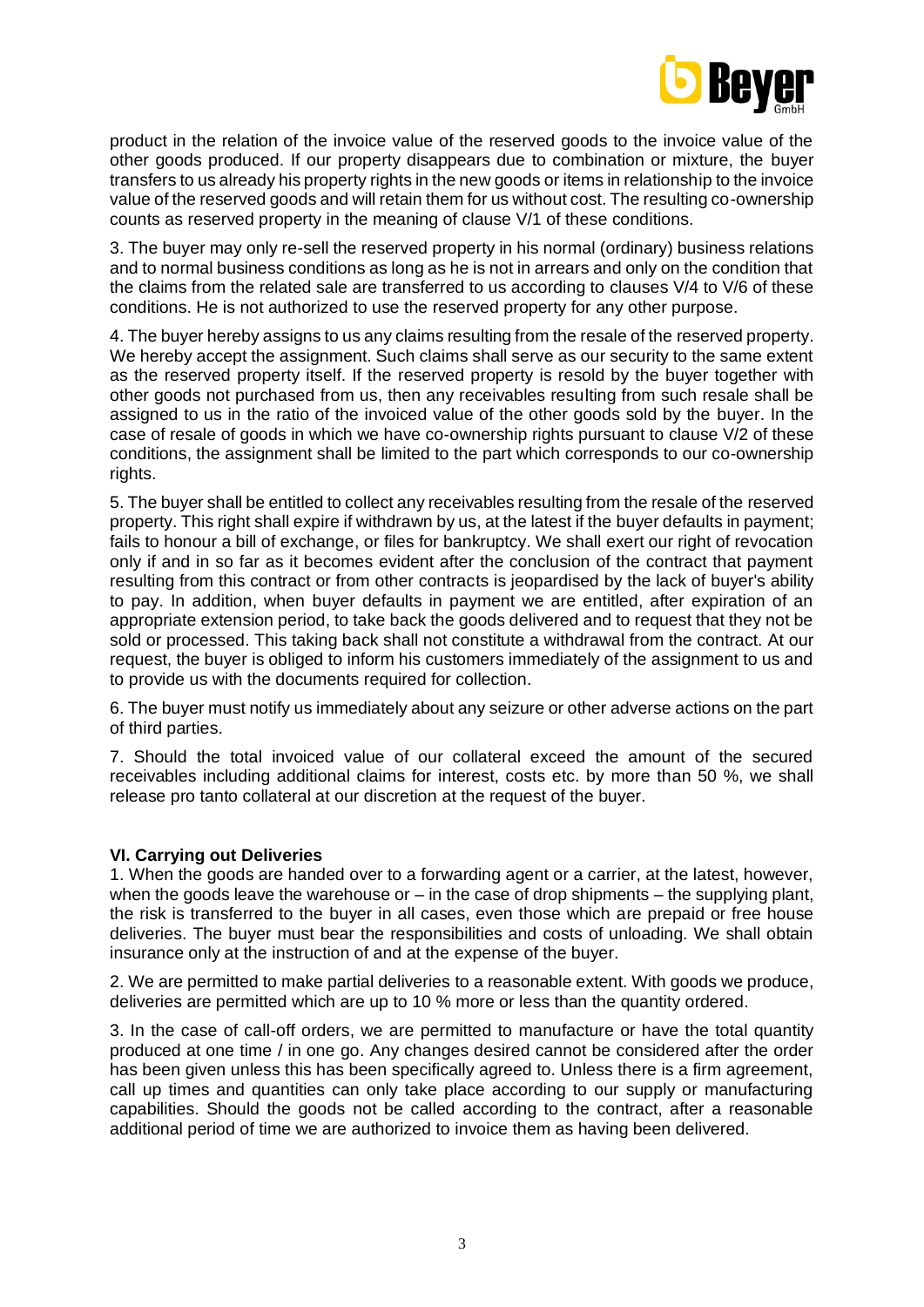

4. In the case of contracts with continuous deliveries, we must receive release orders and type categories for roughly the same amount per month. If the release orders or type categories are not given on time, we are entitled after the expiry of a fixed period to make the type categories and deliver the goods or to cancel the outstanding part of the contract and demand compensation instead of payment. At the end of the contract, buyer has to accept and pay for the remaining goods on stock.

# **VII. Liability for Defects**

1. Any of properties of the goods, especially their quality, grade and measures (dimensions) are to be determined with priority by the agreed quality, namely by the standards and technical regulations contractually agreed upon. Any reference to standards and to similar guidelines as well as to quality, grade, measure (dimension), weight and usage of the goods, any information given in drawings and illustrations as well as any predictions given in our advertising material shall not be regarded as representations or guaranties, unless we have expressly referred to them in text form. The same shall apply to declarations of conformity and to similar characteristics such as "CE" and "GS" signs. In case of an agreement on a particular quality, the buyer shall bare any risks as to the suitability and usage of the goods.

2. Insofar as no particular quality has been agreed, the goods are free from defects if they are suitable for the use presumed under the contract. A use is contractually presumed only if we were informed of this use by the buyer in text form at the latest upon conclusion of the purchase contract and have expressly agreed to this use in text form.

3. Insofar as the goods have the agreed quality in accordance with clause VII.1 or are suitable for the use stipulated in the contract in accordance with clause VII.2, the buyer may not invoke the fact that the goods are not suitable for normal use or do not have a quality which is usual for goods of this type and which the buyer expected. In this respect, except in the cases mentioned in clause VIII.2, our liability is excluded.

4. As to the buyer's obligations to examine the goods and to notify us of any defects, the statutory provisions of the HGB (German Commercial Code) shall apply, subject to the following conditions:

- The buyer shall examine the goods immediately after delivery with regard to the properties relevant for the use of the goods and shall notify us in text form of any defects of the goods immediately thereafter. In case the buyer intends to install the goods into another object or attach the goods to another object, the properties relevant for the installation or the attachment include the inner properties of the goods. The buyer's obligation to examine the goods exists even in cases where an inspection certificate or any other material certificate is provided. Defects which, even upon most careful inspection, cannot be discovered immediately after delivery must be reported to us in text form immediately after their discovery.
- In case the buyer, in the event of an installation of the goods into another object or attachment of the goods to another object, fails to inspect the properties of the goods relevant for the designated end use at least at random prior to installation resp. attachment (e.g. by functional tests or a trial installation), this represents a particularly grave disregard of the care required in the ordinary course of business (gross negligence) in relation to us. In such a case, the buyer may assert any rights in relation to these properties only if the defect had been deliberately concealed or in case of a guarantee for the respective quality of the goods.

5. In case the buyer discovers defects of the goods when inspecting the goods or thereafter, he shall make the defective goods or samples thereof available to us in order to give us the possibility to convince ourselves of the defect within a reasonable period of time. Otherwise, the buyer cannot claim that the goods are defective.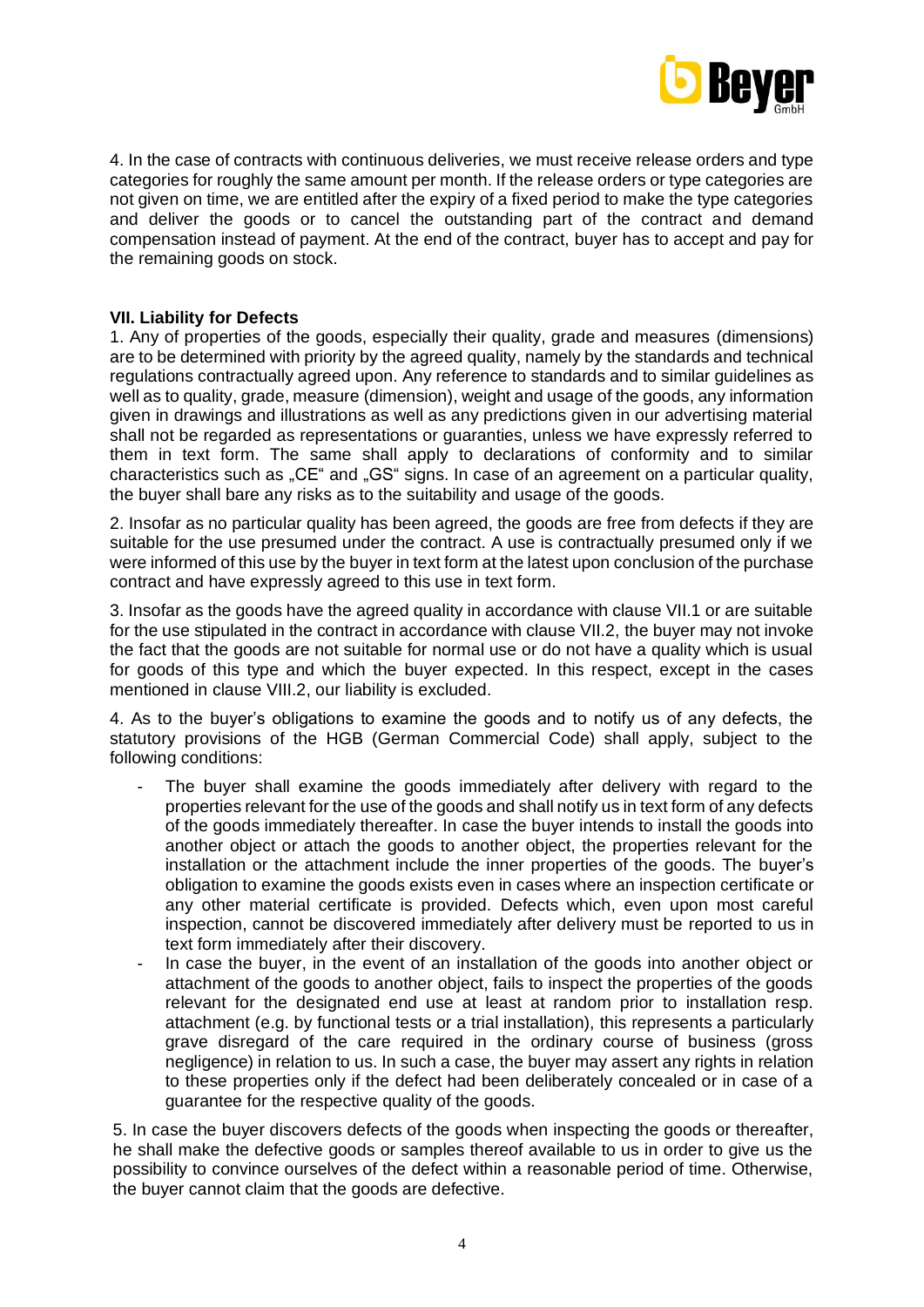

6. In case the goods are deficient, the buyer shall be entitled to his statutory rights under the BGB (German Civil Code) – subject to the conditions that we shall be entitled to choose between repair and delivery of substitute goods and that minor (insignificant) defects shall limit the buyer's rights only to reduce the purchase price (reduction).

7. In case the buyer has installed the defective goods, in accordance with the goods' type and designated use, into another object or attached the goods to another object, he may claim reimbursement of his necessary costs for the dismantling of the defective goods and the installation or attachment of goods free from defects ("dismantling and installation costs") only in accordance with the following provisions:

- Necessary dismantling and installation costs are only those, which directly result from the dismantling resp. removal of the defective goods and the installation resp. attachment of identical goods, have been incurred on the basis of competitive market prices and have been proven to us by the buyer by appropriate documents at least in text form.
- Any additional costs of the buyer for consequential damages such as e.g. loss of profit, down time costs or additional costs for cover purchases are no dismantling and installation costs and therefore not recoverable under Section 439 Paragraph 3 of the German Civil Code (BGB). The same applies for sorting costs and for additional expenses resulting from the fact that the sold and delivered goods are at a place other than the agreed place of delivery.
- The buyer is not entitled to request advance payments for dismantling and installations cost or other expenses required for the remedy of the defective delivery.

8. In case, on an individual basis, the costs incurred by the buyer for the remedy of the defective delivery are disproportionate, namely with regard to the purchase price of the goods being free from defects and under consideration of the importance of the infringement of the contract, we are entitled to refuse the reimbursement of such costs. Disproportionate costs are especially given in case the costs requested by the buyer, in particular dismantling and installation costs, exceed 150 % of the purchase price of the goods invoiced by us or 200 % of the value of the defective merchandise. If the last contract in the supply chain is a is a consumer goods purchase, the reimbursement of expenses shall be limited to the appropriate amount.

9. In accordance with clause VIII of these conditions, additional claims are not acceptable. This applies in particular to claims for

- damages which did not occur to the goods themselves (consequential damages),
- costs of the buyer related to the self-remedy of defects without the legal requirements being fulfilled and

dismantling and installation costs, in case due to a transformation undertaken by the buyer before the installation of the goods into another object or before attachment of the goods to another object, the installed or attached goods provide substantially different features than the original goods delivered by us or have been transformed to new products.

10. An unjustified request to remedy an alleged defect entitles us to claim compensation for damages or costs incurred if the buyer could have recognized upon careful inspection that the goods were not defective.

# **VIII. General Limitations of Liability and Statute of Limitations**

1. We are liable for breach of contractual and non-contractual duties, especially those due to impossibility, delay, false advice, culpa in contrahendo and tortuous acts – also those of our managerial staff and other personnel – only in cases of intent or gross negligence. Our liability shall, in case of gross negligence, be limited to forseeable losses and damages characteristic for the type of contract in question.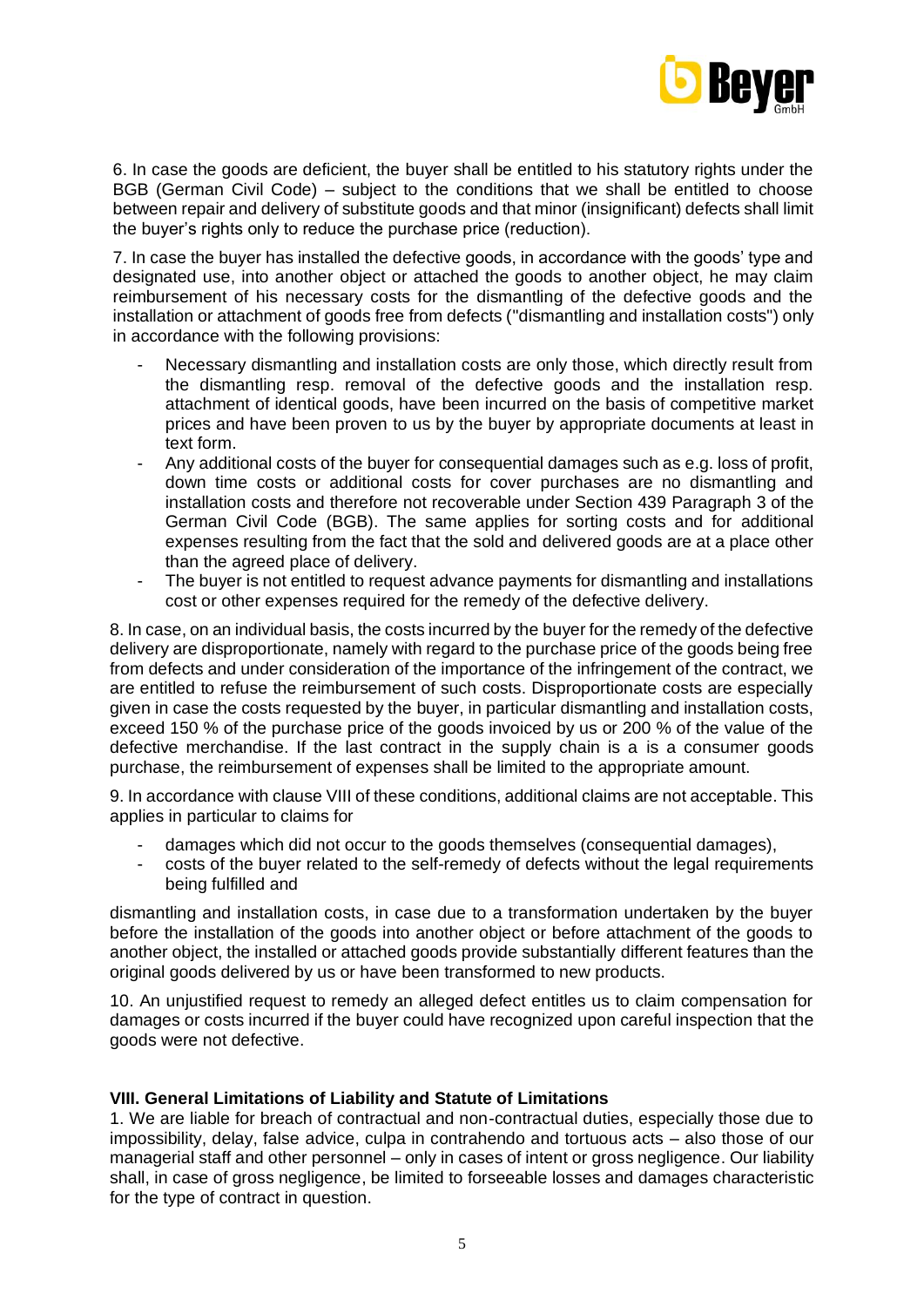

2. The restrictions in clause VIII.1 shall not apply to such cases where we breach our essential contractual obligations. Considered essential to the contract are the obligations for prompt supply free of defects and duties of consultation, protection and care which serve the purpose of protecting buyer or its personnel against considerable damages. The restrictions shall neither pertain to damages to life, to the body or to health caused by our fault nor to any cases where we have quaranteed certain characteristics of the goods. Nor shall such clause affect our statutory liability laid down in the Product Liability Act. Any statutory rules regarding the burden of proof shall remain unaffected by the aforesaid.

3. If we are in default with a delivery or other service, the buyer shall be entitled to damages due to this delay; in case of slight negligence, however, the claim of the buyer is restricted to maximum 10 % of the agreed purchase price for the performance in default. The rights of the buyer for damages instead of performance in accordance with clauses VIII.1 and VIII.2 remain unaffected by the aforesaid.

4. Unless otherwise agreed, any contractual claims which the buyer has against us on the grounds of or in connection with the delivery of the goods, including claims for damages for defective goods, shall fall under the statute of limitations within a period of one year after the goods have been delivered to the buyer. In case of a supplementary performance, the period of limitation shall not start anew but rather is suspended until the end of a three month's period after the supplementary performance. This restriction shall not apply to our liability and to the limitation of claims in connection with the delivery of goods which have been used for a building in accordance with their customary manner of use and which have caused its defectiveness and claims resulting from breaches of contract caused by our wrongful intent or by our gross negligence; neither to damages to life, to the body or to health caused by our fault, in cases of mandatory liability under the Product Liability Act, and to the limitation of statutory recourse claims. In these cases, the statutory limitation periods shall apply.

# **IX. Copyrights**

1. We reserve our property and our copyrights of all cost estimates, drafts, drawings and other supporting documents. They may only be made accessible to third parties in agreement with us. Drawings and other supporting documents relating to offers must be returned upon our request.

2. So far as we have delivered items according to drawings, models, samples or other supporting documents provided by the buyer, he takes over the liability that protected rights of third parties have not been damaged. If third parties, with reference to protected rights, do not permit the manufacture and delivery of those types of items, we are permitted – without being required to check the legal situation – to stop all further activities and to request damages when the buyer is liable. In addition, the buyer is responsible to immediately hold us free from all claims of third parties in this connection.

# **X. Test Parts, Forms, Tooling**

1. If the Buyer is required to provide parts to execute the order, they are to be delivered free of cost to the place of production in the required quantity, or with an additional quantity to cover any scrap, on time, without cost and free of any defects. If this does not occur, any resulting costs and other consequences will be for his account.

2. The construction of experimental parts, including the costs for forms (moulds) and tools are for the account of the buyer.